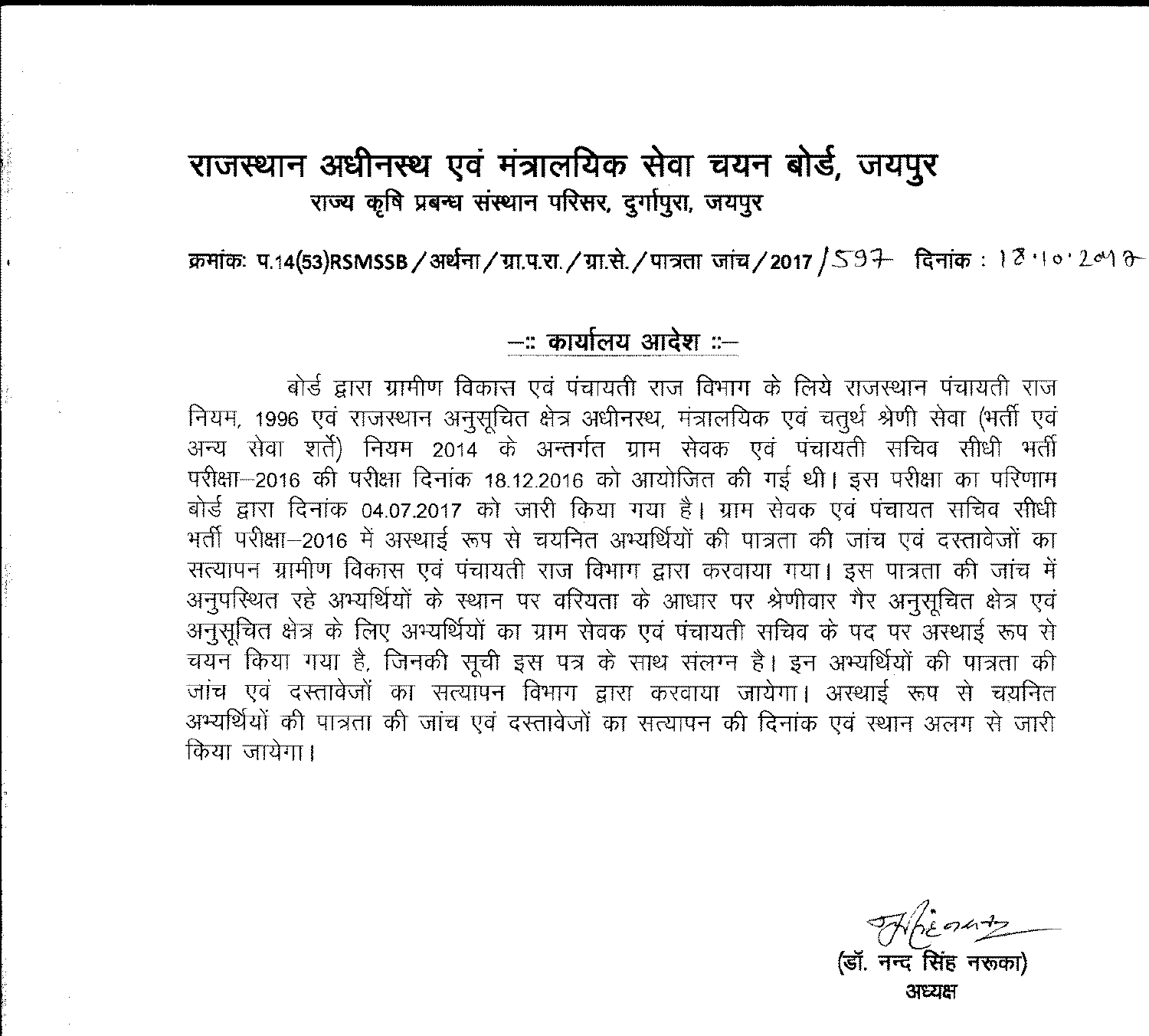### **GRAM SEVAK DIRECT RECRUITMENT EXAM-2016**

**(NTSP)**

**LIST OF PROVISIONALY SELECTED CONDIDATES FOR THE POST OF GRAM SEVAK**

**GEN{M}**

| Sr No        | RsIt M |        | ROLL NO Candidate Name        | DATE OF BI |            |                       | HORIZ |
|--------------|--------|--------|-------------------------------|------------|------------|-----------------------|-------|
|              | erit   |        |                               | <b>RTH</b> | Cat        | <b>Final Selected</b> |       |
| $\mathbf{1}$ | 1650   |        | 332785 SHAKTI SINGH TANWAR    | 07-Jul-95  | <b>GEN</b> | <b>GEN</b>            |       |
| 2            | 1652   | 126547 | RAM VILASH SHARMA             | 21-Aug-89  | GEN        | <b>GEN</b>            |       |
| 3            | 1653   | 526068 | ANISH KUMAR SHARMA            | 19-Nov-89  | <b>GEN</b> | <b>GEN</b>            |       |
| 4            | 1655   | 179882 | GAJENDRA SINGH                | 05-Jul-85  | <b>GEN</b> | GEN                   |       |
| 5            | 1656   | 335186 | <b>BASANT KUMAR BHINDA</b>    | 12-Jul-91  | <b>GEN</b> | <b>GEN</b>            |       |
| 6            | 1664   | 460203 | RASHID NOOR                   | 08-Jul-94  | <b>GEN</b> | <b>GEN</b>            |       |
| 7            | 1665   | 369452 | <b>SATVEER SINGH</b>          | 13-Jul-88  | <b>GEN</b> | <b>GEN</b>            |       |
| 8            | 1669   | 476499 | MAHESH SINGH SHEKHAWAT        | 09-Dec-93  | <b>GEN</b> | <b>GEN</b>            |       |
| 9            | 1670   | 472793 | DASHRATH DEVAL                | 08-Jul-84  | GEN        | <b>GEN</b>            |       |
| 10           | 1673   | 130587 | <b>JITESH BHARDWAJ</b>        | 20-Oct-90  | GEN        | <b>GEN</b>            |       |
| 11           | 1674   | 135718 | <b>GAURI SHANKER SHARMA</b>   | 23-Dec-91  | GEN        | GEN                   |       |
| 12           | 1684   | 420821 | RAMESH DAYAMA                 | 07-Jun-90  | <b>GEN</b> | <b>GEN</b>            |       |
| 13           | 1685   | 304192 | ASHUTOSH KUMAR SHARMA         | 03-Oct-92  | <b>GEN</b> | <b>GEN</b>            |       |
| 14           | 1686   | 386053 | ANKESH KUMAR MITTAL           | 15-Jul-90  | <b>GEN</b> | <b>GEN</b>            |       |
| 15           | 1697   | 103541 | chetan AGARWAL                | 10-Jan-95  | <b>GEN</b> | GEN                   |       |
| 16           | 1699   | 413219 | <b>JUDAY BHAN SINGH</b>       | 07-Aug-94  | <b>GEN</b> | GEN                   |       |
| 17           | 1702   | 170138 | <b>BABLESH JAIMAN</b>         | 12-Jul-97  | <b>GEN</b> | <b>GEN</b>            |       |
| 18           | 1706   | 157233 | <b>SUMIT KUMAR</b>            | 04-Jul-91  | <b>GEN</b> | <b>GEN</b>            |       |
| 19           | 1710   | 527144 | PRAKASH CHAND SHARMA          | 20-Aug-93  | <b>GEN</b> | <b>GEN</b>            |       |
| 20           | 1711   | 150645 | NARESH SINGH                  | 05-Dec-92  | <b>GEN</b> | <b>GEN</b>            |       |
| 21           | 1716   | 502128 | <b>HARENDRA TYAGI</b>         | 15-Jun-92  | <b>GEN</b> | GEN                   |       |
| 22           | 1717   | 506259 | AJIT SINGH PARMAR             | 12-Aug-92  | <b>GEN</b> | <b>GEN</b>            |       |
| 23           | 1722   | 309525 | RANJEET SINGH                 | 26-Mar-90  | GEN        | GEN                   |       |
| 24           | 1734   | 468709 | NARENDRA RABIA                | 11-Feb-87  | <b>GEN</b> | GEN                   |       |
| 25           | 1737   | 122510 | <b>JEETENDRA SINGH</b>        | 01-Jan-94  | GEN        | <b>GEN</b>            |       |
| 26           | 1738   | 182534 | UMASHANKAR SHARMA             | 02-Apr-95  | <b>GEN</b> | <b>GEN</b>            |       |
| 27           | 1739   | 361392 | <b>SUNIL SINGH</b>            | 16-Sep-92  | <b>GEN</b> | <b>GEN</b>            |       |
| 28           | 1740   | 158617 | <b>DHARMENDRA SINGH</b>       | 24-Jul-91  | <b>GEN</b> | <b>GEN</b>            |       |
| 29           | 1752   | 320612 | <b>SUNIL KUMAR GUPTA</b>      | 02-Jun-89  | <b>GEN</b> | <b>GEN</b>            |       |
| 30           | 1756   | 410609 | <b>DHARMPAL SINGH RATHORE</b> | 16-Jun-92  | GEN        | <b>GEN</b>            |       |
| 31           | 1757   | 153466 | PUSHPENDRA TIWARI             | 06-Nov-88  | <b>GEN</b> | <b>GEN</b>            |       |
| 32           | 1758   | 559399 | GANPAT SINGH                  | 13-Sep-96  | <b>GEN</b> | <b>GEN</b>            |       |
| 33           | 1759   | 313649 | <b>BANWARI LAL MITTAL</b>     | 07-Sep-86  | GEN        | <b>GEN</b>            |       |
| 34           | 1764   | 408112 | MAHESH DAYMA                  | 04-Aug-93  | <b>GEN</b> | GEN                   |       |
| 35           | 1765   | 104908 | JEETRAM CHOUDHARY             | 10-Feb-96  | <b>GEN</b> | <b>GEN</b>            |       |
| 36           | 1776   | 100016 | <b>ABHISHEK SHARMA</b>        | 26-Nov-92  | GEN        | <b>GEN</b>            |       |
| 37           | 1785   | 310256 | GAURAV KUMAR SHARMA           | 25-Sep-92  | <b>GEN</b> | <b>GEN</b>            |       |
| 38           | 1787   | 314732 | CHANDRA PRAKASH AGRAWAL       | 15-Mar-94  | GEN        | <b>GEN</b>            |       |
| 39           | 1791   | 520991 | HIMANSHU DIDWANIA             | 14-Mar-90  | <b>GEN</b> | <b>GEN</b>            |       |
| 40           | 1792   | 455767 | ALOK MAHESWARI                | 26-Jul-90  | GEN        | <b>GEN</b>            |       |
| 41           | 1804   | 201941 | <b>ARUN SINGH RAJPUROHIT</b>  | 05-Feb-89  | GEN        | GEN                   |       |
|              |        |        |                               |            |            |                       |       |

 $\frac{1}{\sqrt{2}}$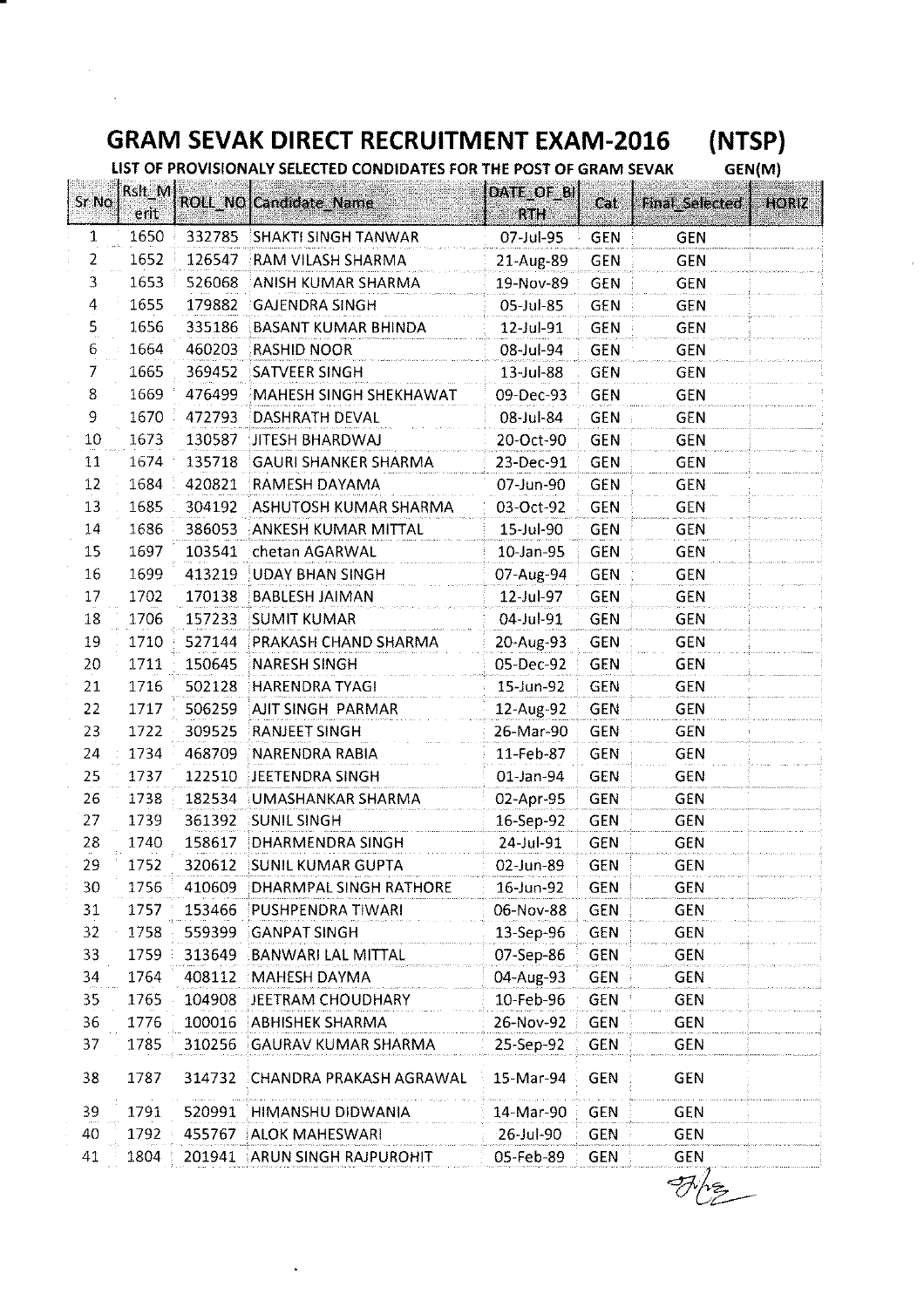| 42  | 1805 | 437057 | RAHUL GUPTA                      | 03-Apr-90     | : GEN      | GEN        |               |
|-----|------|--------|----------------------------------|---------------|------------|------------|---------------|
| 43  | 1807 | 563364 | <b>GIRDAR SINGH</b>              | $01 -$ Jul-93 | <b>GEN</b> | GEN        |               |
| 44  | 1808 | 221814 | RAJESH KUMAR PRAJAPAT            | 22-May-87     | <b>GEN</b> | GEN        |               |
| 45  | 1809 | 514760 | ाना ESH KUMAR MISHRA             | 16-Oct-89     | <b>GEN</b> | <b>GEN</b> |               |
| 46  | 1811 | 504512 | RAJESH PARASHAR                  | 01-Feb-92     | <b>GEN</b> | <b>GEN</b> |               |
| 47  | 1816 | 150395 | RAHUL                            | 20-Jul-95     | <b>GEN</b> | GEN        |               |
| 48  | 1820 | 553243 | <b>NARESH RAJPUROHIT</b>         | $07$ -Jan-94  | <b>GEN</b> | <b>GEN</b> |               |
| 49. | 7816 | 404151 | <b>EISHWAR SINGH</b>             | 03-Dec-94     | <b>GEN</b> | <b>GEN</b> | PHILD/C<br>P] |
| 50  | 8294 | 392669 | <b>IVIRENDRA SINGH SHEKHAWAT</b> | 30-Nov-93     | <b>GEN</b> | <b>GEN</b> | PH[LD/C<br>PI |

ш

 $\label{eq:2.1} \mathcal{L}(\mathcal{L}^{\text{max}}_{\mathcal{L}}(\mathcal{L}^{\text{max}}_{\mathcal{L}}),\mathcal{L}^{\text{max}}_{\mathcal{L}^{\text{max}}_{\mathcal{L}}(\mathcal{L}^{\text{max}}_{\mathcal{L}^{\text{max}}_{\mathcal{L}^{\text{max}}_{\mathcal{L}^{\text{max}}_{\mathcal{L}^{\text{max}}_{\mathcal{L}^{\text{max}}_{\mathcal{L}^{\text{max}}_{\mathcal{L}^{\text{max}}_{\mathcal{L}^{\text{max}}_{\mathcal{L}^{\text{max}}_{\mathcal{$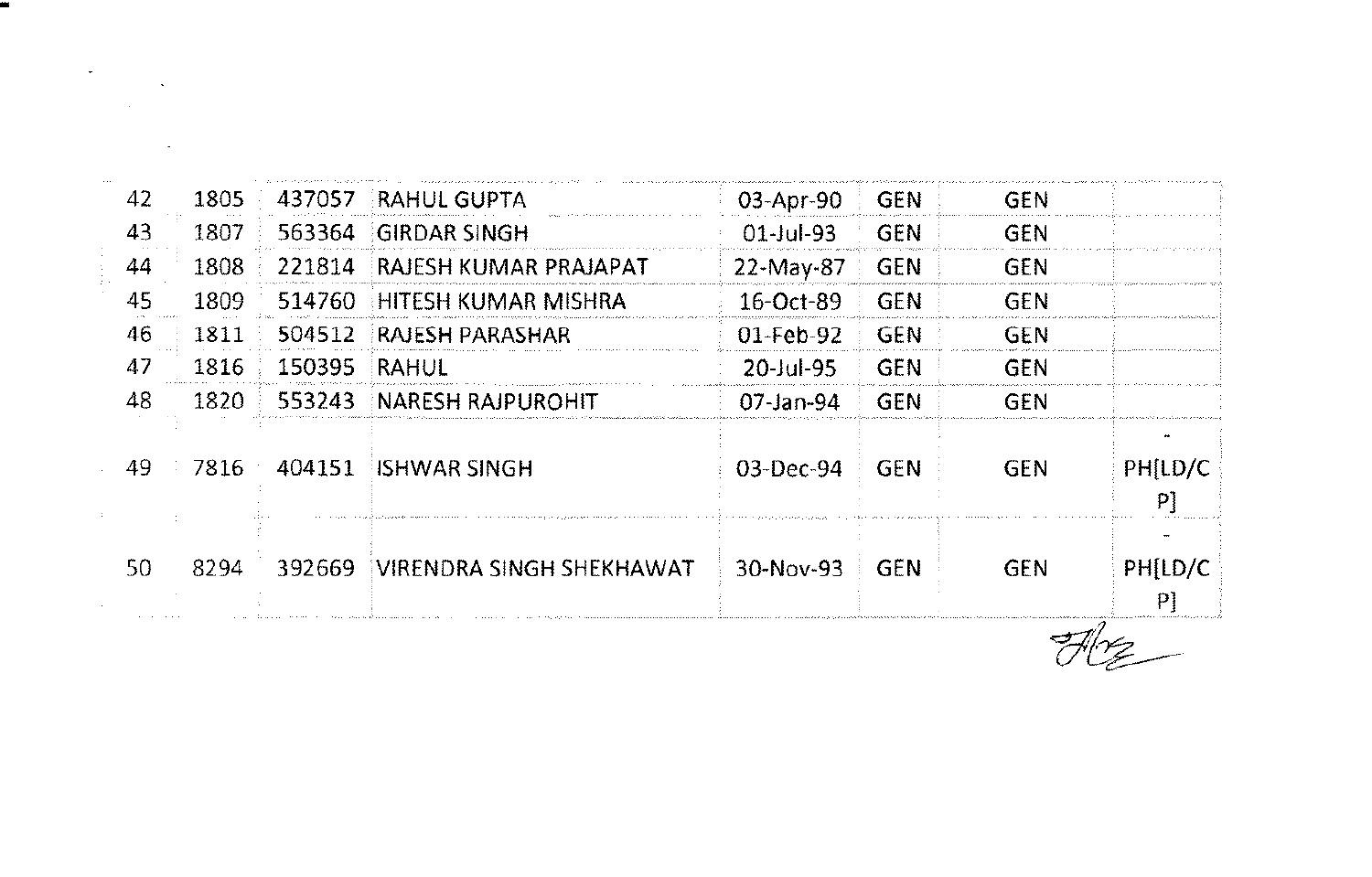#### **GRAM SEVAK DIRECT RECRUITMENT EXAM-2016 (NTSP)**

 $\bar{\gamma}$ 

**LIST OF PROVISIONALY SELECTEDCONDIDATES FOR THE POST OF GRAM SEVAK OBC (M)**

| Sr No  | <b>Rsit</b><br>Merit |        | <b>ROLL_NO</b> (Candidate_Name | DATE OF B<br><b>IRTH</b>     | Cat        | Final Selected | HORIZ |
|--------|----------------------|--------|--------------------------------|------------------------------|------------|----------------|-------|
| 1      | 2033                 | 478063 | SHOBHA RAM JAT                 | 30-Jan-95                    | OBC        | OBC            |       |
| 2      | 2220                 | 147827 | JAGDISH PRASAD GURJAR          | 07-Jun-95                    | SBC.       | ОВС            |       |
| 3      | 2221                 | 451298 | :SURENDRA KUMAR CHOUDHARY      | 10-Jul-94                    | OBC        | OBC            |       |
| 4      | 2223                 | 332767 | YOGESH KUMAR                   | 05-Jun-92                    | OBC        | OBC            |       |
| 5      | 2225                 | 266630 | GAJENDRA KUMAR                 | 26-Jun-94                    | ОВС        | OBC            |       |
| 6      | 2226                 | 403745 | <b>TRILOK CHAND</b>            | 15-Jan-96                    | OBC        | OBC            |       |
| 7      | 2229                 | 560351 | NEMA RAM                       | 12-Apr-95                    | ОВС        | OBC            |       |
| 8      | 2230                 | 188424 | RAMNIWAS                       | 06-Nov-91                    | ОВС        | OBC            |       |
| 9      | 2232                 | 555386 | NENU RAM                       | 05-Feb-89                    | OBC        | ОВС            |       |
| 10     | 2234                 | 419907 | ANIL KUMAR VAISHNAV            | 07-Oct-92                    | OBC        | OBC            |       |
| 11     | 2235                 | 107516 | RAJ KUMAR GURJAR               | 03-Jun-93                    | SBC        | OBC            |       |
| 12     | 2237                 | 399627 | MOOLA RAM GODARA               | 20-Aug-93                    | OBC        | OBC            |       |
| 13     | 2238                 | 465960 | RAM KISHAN                     | 20-Aug-95                    | OBC        | OBC            |       |
| 14     | 2240                 | 173872 | AASHEESH KUMAR                 | 06-Feb-95                    | OBC        | OBC            |       |
| 15     | 2241                 | 561899 | PRAKASH                        | 07-Apr-93                    | OBC        | OBC            |       |
| 16     | 2245                 | 187589 | SHANKAR LAL CHOUDHARY          | 17-Dec-92                    | OBC        | OBC            |       |
| 17     | 2246                 | 334039 | MANOHAR LAL KURI               | 10-Apr-94                    | OBC        | ОВС            |       |
| $18\,$ | 2247                 | 247664 | SAMPAT SINGH                   | 16-Apr-95                    | OBC        | OBC            |       |
| 19     | 2250                 | 348787 | MUKESH KUMAR YADAV             | 20-Apr-89                    | OBC        | ОВС            |       |
| 20     | 2251                 | 502703 | <b>RAMKISHAN</b>               | 06-Mar-91                    | <b>SBC</b> | овс            |       |
| 21     | 2252                 | 115694 | <b>RAMNIWAS BANA</b>           | $01-Sep-94$                  | OBC        | овс            |       |
| 22     | 2253                 | 254582 | NARENDER                       | 09-Dec-95                    | OBC        | OBC            |       |
| 23     | 2256                 | 472223 | <b>SUBHASH</b>                 | 26-Jan-97                    | ОВС        | ОВС            |       |
| 24     | 2259                 | 237789 | SURESH KUMAR                   | 02-Apr-95                    | OBC        | OBC            |       |
| 25     | 2261                 | 121277 | <b>HEMRAJ CHOUDHARY</b>        | 10-Aug-92                    | OBC        | овс            |       |
| 26     | 2262                 | 362824 | VIKASH GADHWAL                 | 18-Jan-93                    | ОВС        | ОВС            |       |
| 27     | 2263                 | 153624 | <b>PAWAN SINGH</b>             | 20-Aug-93                    | ОВС        | ОВС            |       |
| 28     | 2265                 | 481989 | GORDHANRAM                     | 12-Jan-90                    | OBC        | OBC            |       |
| 29     | 2266                 | 376628 | <b>ASHOK KUMAR</b>             | 14-Jun-91                    | ОВС        | OBC            |       |
| 30     | 2268                 | 411696 | RAMSWAROOP                     | 02-Jul-94                    | OBC        | ОВС            |       |
| 31     | 2270                 | 101328 | RAJ KUMAR CHOUDHARY            | 12-Nov-87                    | OBC        | OBC            |       |
| 32     | 2271                 | 409664 | PRAKASH DHUN                   | 29-Sep-94                    | ОВС        | OBC            |       |
| 33     | 2272                 | 398459 | <b>GANESH DAN</b>              | 05-Feb-92                    | ОВС        | OBC            |       |
| 34     | 2273                 | 510887 | VIJAY KUMAR                    | 01-Jan-92                    | OBC        | OBC.           |       |
| 35     | 2275                 | 532606 | <b>SHRAVAN KUMAR</b>           | 03-Jun-92                    | OBC        | ОВС            |       |
| 36     | 2277                 | 310815 | VIKRAM SINGH BENIWAL           | 30-Aug-88                    | OBC        | овс            |       |
| 37     | 2278                 | 236220 | SOHAN LAL JAT                  | 02-Dec-95                    | OBC        | ОВС            |       |
| 38     | 2279                 | 152758 | YOGESH KUMAR SAINI             | 02-Jun-94                    | ОВС        | ОВС            |       |
| 39     | 2280                 | 353386 | VINOD KUMAR                    | 03-Aug-93                    | SBC        | овс            |       |
| 40.    | 2281                 | 333051 | BANWARI LAL RAD                | 20-Feb-96                    | OBC        | OBC            |       |
| 41     | 2282                 | 402272 | SHRI RAM JYANI                 | 01-Aug-90                    | OBC        | ОВС            |       |
| 42     | 2284                 | 559681 | RUKHAMANA RAM                  | 08-May-93                    | OBC        | овс            |       |
| 43     | 2289                 | 397636 | BHANWAR LAL                    |                              |            | ОВС            |       |
| 44     | 2290                 | 450088 | RAJU PRAJAPAT                  | $15 - Jan - 91$<br>25-Nov-95 | ОВС<br>OBC | ОВС            |       |
| 45     | 2294                 | 209775 | LOKESH KUMAR                   | 08-Jul-96                    | OBC        | OBC            |       |
| 46     | 2296                 | 222715 | NAKUL PATIDAR                  |                              |            | OBC            |       |
| 47     | 2297                 | 515746 | <b>GOVIND NARAYAN SAINI</b>    | 10-Mar-96<br>08-Sep-80       | OBC        | OBC            |       |
| 48     | 2298                 | 188666 | NITIN MALAKAR                  | 08-Jul-87                    | OBC<br>OBC | овс            |       |
| 49     | 2299                 | 117001 | <b>PUSHKAR RAM YOGI</b>        | 20-Jul-87                    | OBC        | OBC            |       |
| 50     | 2301                 | 422570 | MUKESH SWAMI                   | 17-Oct-95                    | OBC        | ОВС            |       |
|        |                      |        |                                |                              |            |                |       |

 $\frac{1}{\sqrt{2}}\int_{0}^{2\pi}f(x)dx$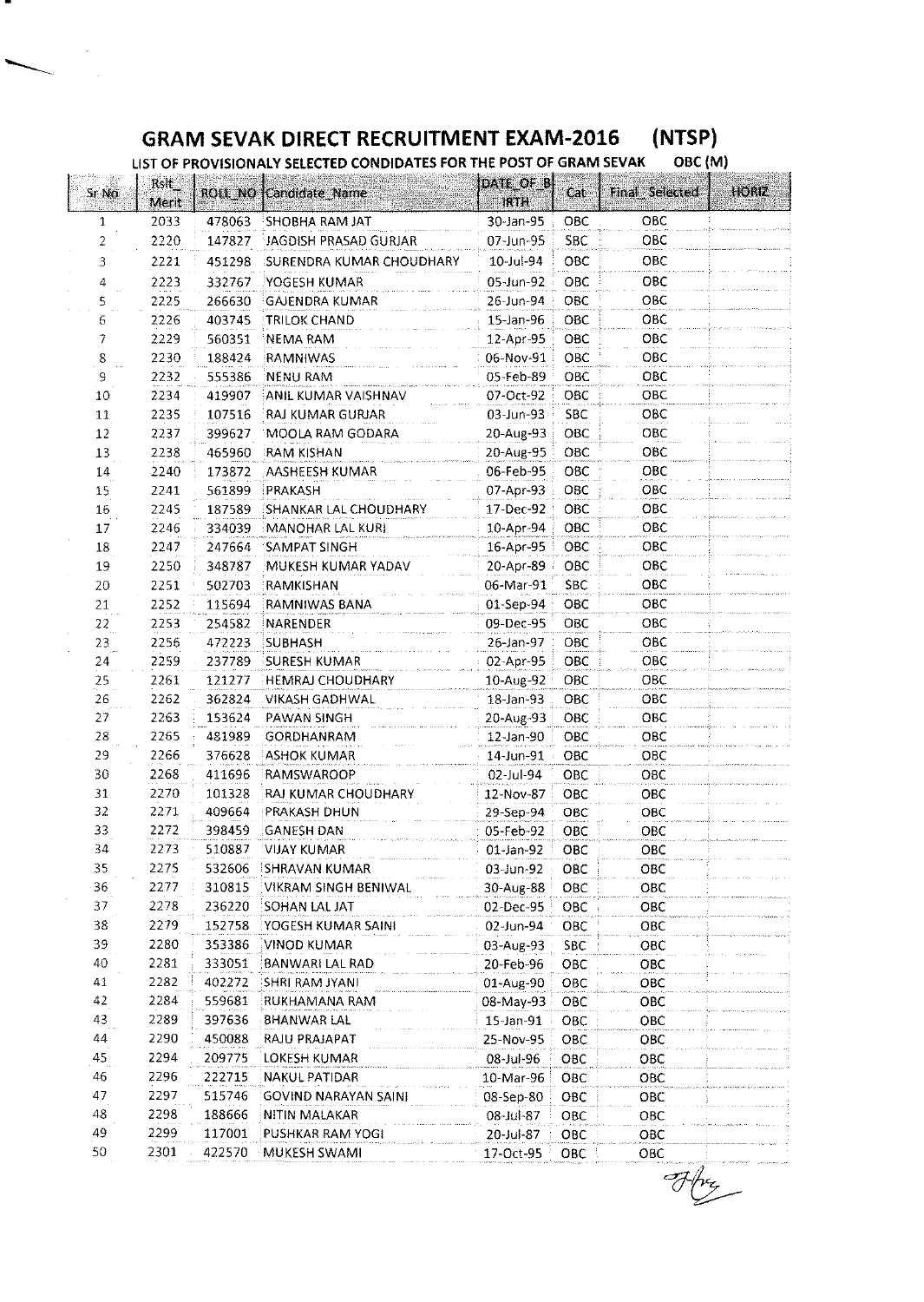| 51 | 2302 |        | 198124 HEERA LAL DHAKER    | 25-Aug-90       | OBC        | OBC  |            |
|----|------|--------|----------------------------|-----------------|------------|------|------------|
| 52 | 2304 | 328061 | <b>ANIL KUMAR BAGARIA</b>  | 04-Mar-93       | OBC        | ОВС  |            |
| 53 | 2309 | 337767 | <b>HARI SINGH</b>          | 05-Aug-89       | ОВС        | ОВС  |            |
| 54 | 2314 | 561893 | RAMESH KUMAR               | 12-Oct-94       | ОВС        | ОВС  |            |
| 55 | 2315 | 504561 | SULTAN                     | 10-Aug-92       | OBC        | OBC  |            |
| 56 | 2316 | 489045 | <b>ABHISHEK SHARMA</b>     | 10-Feb-91       | OBC        | ОВС  |            |
| 57 | 2317 | 420474 | <b>BIRMA RAM</b>           | 20-Jan-95       | OBC        | OBC  |            |
| 58 | 2319 | 347648 | INDRAJ SINGH GARHWAL       | 07-Jul-88       | OBC        | ОВС  |            |
| 59 | 2321 | 468831 | MANESH SHARMA              | 13-Dec-90       | OBC        | ОВС  |            |
| 60 | 2323 | 246973 | <b>SURESH CHAND YADAV</b>  | 02-Feb-82       | ОВС        | ОВС  |            |
| 61 | 2325 | 206470 | <b>IVEDDEV SINGH SARAN</b> | 01-Apr-86       | OBC        | ОВС  |            |
| 62 | 2327 | 334376 | KAILASH CHANDRA            | 20-Jul-92       | OBC        | ОВС  |            |
| 63 | 2329 | 476574 | <b>DEEPA RAM</b>           | 06-Dec-93       | OBC        | OBC. |            |
| 64 | 2331 | 532434 | <b>HARISH KUMAR</b>        | 09-Jul-93       | ОВС        | ОВС  |            |
| 65 | 2332 | 398820 | KISANA RAM                 | 17-Jan-89       | OBC        | OBC  |            |
| 66 | 2334 | 115458 | HEERA LAL JAT              | 02-Jan-96       | OBC        | ОВС  |            |
| 67 | 2335 | 189824 | KALU RAM GURJAR            | 01-Jul-96       | <b>SBC</b> | OBC  |            |
| 68 | 2341 | 205728 | DINESH KUMAR               | 07-May-91       | <b>OBC</b> | OBC  |            |
| 69 | 2342 | 252944 | LAL CHAND                  | 06-Mar-83       | <b>OBC</b> | ОВС  |            |
| 70 | 2343 | 404320 | MUKESH KUMAR               | $15 - Jan - 84$ | OBC        | OBC  |            |
| 71 | 2344 | 477941 | <b>HEMA RAM</b>            | 08-Oct-92       | OBC        | OBC  |            |
| 72 | 2345 | 331064 | <b>SANDEEP YADAV</b>       | 10-Oct-92       | OBC        | OBC  |            |
| 73 | 2346 | 262531 | BALVEER                    | 11-Mar-92       | OBC        | OBC  |            |
| 74 | 2347 | 462723 | <b>EPARVEEN CHOUDHARY</b>  | 15-Feb-94       | OBC        | OBC  |            |
| 75 | 2350 | 323175 | DARA SINGH MALI            | 01-Jul-96       | OBC        | OBC  |            |
| 76 | 2351 | 236916 | HAJI MOHAMMAD KHILJI       | 04-Aug-92       | OBC        | OBC  |            |
| 77 | 2352 | 344707 | AJEET KUMAR                | 11-Apr-94       | OBC        | OBC  |            |
| 78 | 2356 | 387542 | <b>GULAB CHAND DEVANDA</b> | 30-Mar-91       | OBC        | OBC  |            |
| 79 | 2358 | 473597 | DINESH PATEL               | 10-Dec-93       | ОВС        | OBC  |            |
| 80 | 2360 | 110963 | <b>TEJKARAN CHOUDHARY</b>  | 15-Dec-92       | OBC        | ОВС  |            |
| 81 | 2363 | 450260 | RAKESH KUMAR SINDHAVA      | 15-Jul-89       | OBC        | ОВС  |            |
| 82 | 2365 | 512716 | <b>ROHIT KUMAR</b>         | 05-May-95       | OBC        | ОВС  |            |
| 83 | 2367 | 156346 | <b>GURU PRASAD YADAV</b>   | 12-Aug-91       | OBC        | OBC  |            |
| 84 | 2368 | 107795 | RAVINDRA SINGH CHARN       | 31-Aug-95       | OBC        | OBC  |            |
| 85 | 2369 | 551813 | ISHUPAL SINGH              | 05-Jul-96       | OBC        | ОВС  |            |
| 86 | 2370 | 118311 | DINESH KUMAR JANGID        | 25-Jun-90       | OBC        | ОВС  |            |
| 87 | 2371 | 417284 | MUKESH RAM                 | 26-Jun-90       | OBC        | OBC  |            |
| 88 | 2372 | 179088 | PAWAN KUMAR SHARMA         | 04-Mar-94       | OBC        | OBC  |            |
| 89 | 2373 | 269144 | ASHOK KUMAR SUTHAR         | 06-Jul-96       | ОВС        | овс  |            |
| 90 | 7609 | 371062 | SUNIL RAWAT                | 30-Jul-88       | SBC        | OBC  | -PH[LD/CP] |
| 91 | 8201 | 344637 | PRAKASH CHAND GURJAR       | 01-Sep-79       | SBC        | OBC  | -PH[LD/CP] |
| 92 | 8425 | 474018 | SANWAR LAL GURJAR          | 01-Aug-89       | <b>SBC</b> | ОВС  | -PH[LD/CP] |
| 93 | 8737 | 346450 | RAJVEER KASANA             | 02-Jan-92       | SBC        | овс  | -PH[LD/CP] |
| 94 | 9473 | 466454 | DINESH                     | 21-Jan-95       | OBC        | OBC  | -PH[LD/CP] |

 $\frac{1}{\sqrt{2}}\left(\frac{1}{\sqrt{2}}\frac{1}{\sqrt{2}}\right)^{2}=\frac{1}{2}\left(\frac{1}{\sqrt{2}}\right)^{2}$ 

*1fQ--*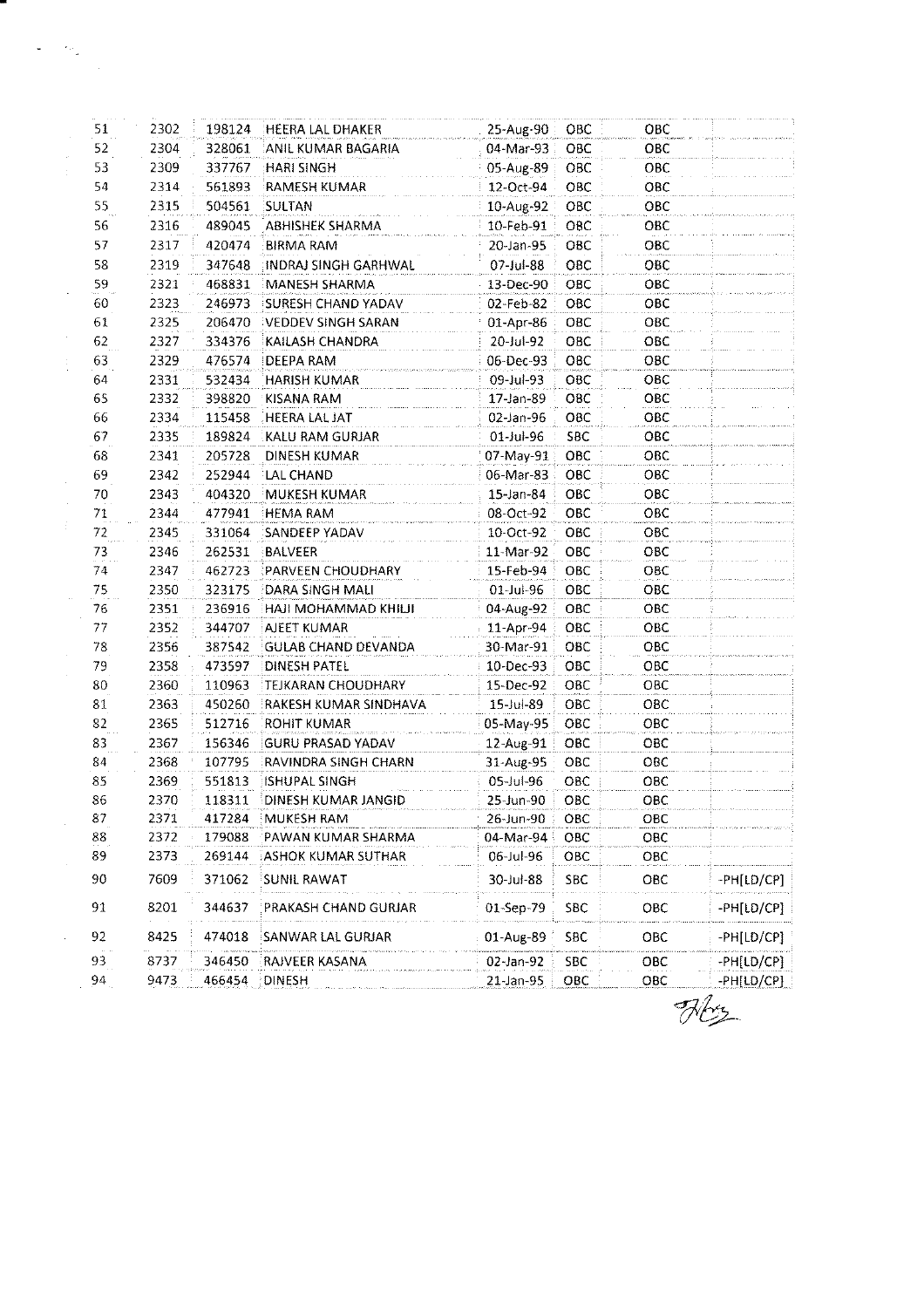# **GRAM SEVAK DIRECT RECRUITMENT EXAM-2016 (NTSP)**

/

 $\bar{\mathcal{L}}$ 

T.

**LIST OF PROVISIONALY SELECTED CONDIDATES FOR THE POST OF GRAM SEVAK SC (M)** 

| Sr <sub>No</sub> | <b>Rslt Meri</b> |        |                                 | DATE OF B    | Cat        | Final            |              |
|------------------|------------------|--------|---------------------------------|--------------|------------|------------------|--------------|
|                  |                  |        | ROLL NO Candidate Name          | <b>IRTH</b>  |            | <b>Selected:</b> | <b>HORIZ</b> |
| $\mathbf{1}$     | 10024            | 509796 | DEVENDRA KUMAR                  | 05-Nov-91    | SC         | <b>SC</b>        |              |
| 2                | 10027            | 177292 | ROBIN SINGH NAINIWAL            | 13-Apr-96    | SC         | <b>SC</b>        |              |
| 3                | 10033            | 100114 | <b>BABLU VERMA</b>              | 16-Nov-90    | SC         | SC               |              |
| 4                | 10039            | 335918 | SUBHASh CHAND VERMA             | 01-May-90    | ${\sf SC}$ | <b>SC</b>        |              |
| 5                | 10048            | 358532 | <b>HEMANT ALARIA</b>            | 08-May-92    | <b>SC</b>  | <b>SC</b>        |              |
| 6                | 10063            | 326190 | OM PRAKASH                      | 15-Sep-93    | SC         | <b>SC</b>        |              |
| 7                | 10068            |        | 563400 VIRDHI CHAND VADERA      | 26-Oct-86    | SC         | SC               |              |
| 8                | 10104            | 512503 | AANAND KUMAR JATAV              | 05-Sep-96    | SC         | SC.              |              |
| 9                | 10123            | 124936 | RAMDHAN JALUTHARIA              | 20-Jun-92    | SC         | <b>SC</b>        |              |
| $10\,$           | 10160            | 174026 | HEMENDRA SOOTWAL                | 25-Dec-90    | SC         | <b>SC</b>        |              |
| 11               | 10168            | 310486 | <b>BAHADUR SINGH JATAV</b>      | 04-Nov-92    | SC         | <b>SC</b>        |              |
| 12               | 10177            | 362506 | KAMAL SANKHALA                  | 15-Jun-91    | SC         | <b>SC</b>        |              |
| 13               | 10183            | 537076 | <b>JAY RAM</b>                  | 11-Sep-92    | SC         | SC               |              |
| $14\,$           | 10203            | 466527 | <b>NARSI RAM</b>                | 10-May-93    | SC         | <b>SC</b>        |              |
| $15\,$           | 10223            | 320134 | RAMDAYAL BAIRWA                 | 11-Apr-95    | SC         | <b>SC</b>        |              |
| 16               | 10227            | 467393 | <b>SURTA RAM</b>                | 30-Jun-95    | SC         | <b>SC</b>        |              |
| 17               | 10241            | 121012 | AKSHAYA KUMAR DAUTANIA          | 18-Feb-94    | SC         | SC               |              |
| 18               | 10242            | 148382 | SURENDRA KUMAR                  | 20-Jun-94    | <b>SC</b>  | <b>SC</b>        |              |
| 19               | 10243            | 444464 | MUKESH KUMAR BERWA              | $02$ -Jul-92 | <b>SC</b>  | SC.              |              |
| 20               | 10249            | 455873 | MUKESH KUMAR VERMA              | 02-Sep-86    | <b>SC</b>  | <b>SC</b>        |              |
| 21               | 10261            |        | 417445 SAITAN RAM               | 01-Aug-94    | SC         | SC               |              |
| 22               | 10264            | 190629 | NEERAJ KUMAR HINDONIYA          | 04-Feb-91    | SC         | <b>SC</b>        |              |
| 23               | 10271            | 276017 | <b>VINOD KUMAR</b>              | 06-May-93    | <b>SC</b>  | <b>SC</b>        |              |
| 24               | 10280            | 498415 | NEERAJ DAS KAMAD                | 13-Mar-94    | SC         | <b>SC</b>        |              |
| 25               | 10294            | 452549 | <b>BRAJ MOHAN BAIRWA</b>        | 05-Jul-83    | SC         | <b>SC</b>        |              |
| 26               | 10298            | 236093 | RAVI SHANKAR GOYAL              | 10-Jul-94    | <b>SC</b>  | SC.              |              |
| 27               | 10371            | 275483 | <b>RAM KUMAR</b>                | 10-Dec-79    | <b>SC</b>  | <b>SC</b>        |              |
| 28               | 10381            | 104476 | LAXMAN BAIRWA                   | 04-Nov-92    | SC         | <b>SC</b>        |              |
| 29               | 10391            | 254343 | <b>RAJENDER KUMAR</b>           | 15-Apr-93    | <b>SC</b>  | <b>SC</b>        |              |
| 30               | 10407            | 539739 | <b>JAYESH YADAV</b>             | 01-Nov-92    | <b>SC</b>  | <b>SC</b>        |              |
| 31               | 10420            |        | 102355   DHEERAJ BUHADIYA       | 07-Feb-97    | SC.        | SC               |              |
| 32               | 10428            | 108627 | <b>JITENDRA BANJARA</b>         | 16-Aug-89    | SC.        | SC.              |              |
| 33               | 10457            | 480702 | RAMESHWAR LAL MEGHWAL           | 10-Jun-93    | SC         | SC.              |              |
| 34               | 10466            | 483461 | DINESH KUMAR                    | 02-Dec-89    | SC         | <b>SC</b>        |              |
| 35               | 10468            | 122994 | <b>SUNIL VERMA</b>              | 14-Jul-93    | SC         | SC               |              |
| 36               | 10486            | 324966 | SOHAN LAL BAWARIA               | 20-Mar-95    | SC         | <b>SC</b>        |              |
| 37               | 10499            | 432628 | <b>SANJAY KUMAR</b>             | 02-Jan-89    | SC         | <b>SC</b>        |              |
| 38               | 10503            | 510806 | <b>RAVI KUMAR BARRODIA</b>      | 03-Apr-90    | SC         | <b>SC</b>        |              |
| 39               | 10505            | 317531 | $\parallel$ MANOJ KUMAR MAHAWAR | 08-Dec-92    | SC         | <b>SC</b>        |              |
| 40               | 10522            | 529274 | RAHUL VERMA                     | 21-Apr-94    | <b>SC</b>  | <b>SC</b>        |              |
| 41               | 10532            | 106492 | KAPIL MIROTHA                   | 17-Aug-91    | SC         | <b>SC</b>        |              |
| 42               | 10534            | 526423 | <b>SHANKAR LAL VERMA</b>        | 05-Jul-93    | SC         | <b>SC</b>        |              |
| 43               | 10539            | 378818 | <b>MUKESH KUMAR</b>             | 06-Apr-91    | <b>SC</b>  | SC.              |              |
| 44               | 10543            | 158200 | NETRA PAL JATAV                 | 20-Dec-91    | <b>SC</b>  | <b>SC</b>        |              |

 $\frac{1}{2}$ ~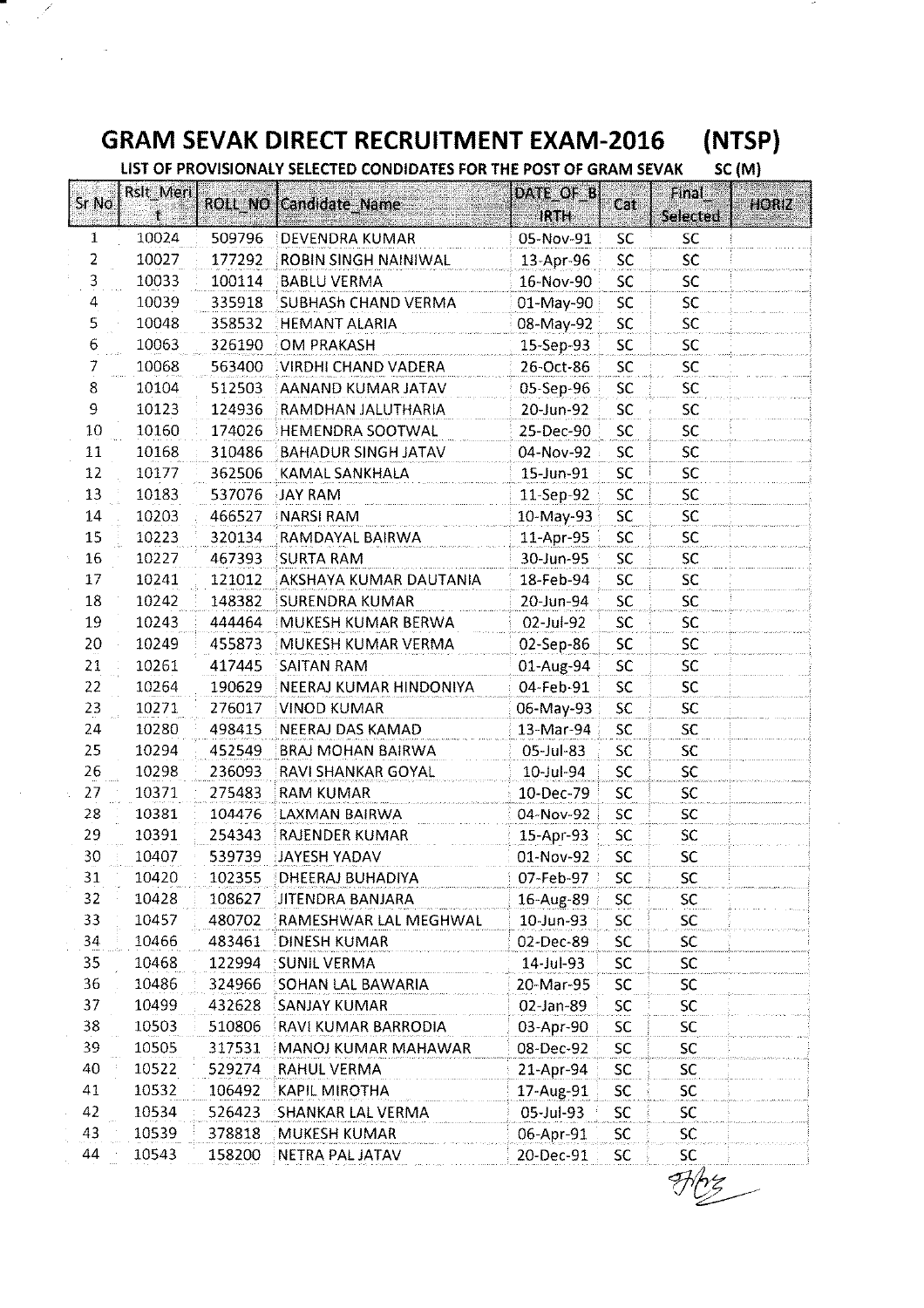| 45 | 10558  | 128492 RUPENDER KUMAR TANWAR | $01$ -Feb-92 $\pm$ SC |  |  |
|----|--------|------------------------------|-----------------------|--|--|
| 46 | 10568. | . 210431 SUNIL KUMAR         | 30-Aug-86 SC          |  |  |
|    | 10595  | 474916 DM PRAKASH MEGHWAL    | 04-Apr-96 SC          |  |  |
| 48 | 10602  | 526183 EVIKASH BAGORIA       | 11-Aug-91 SC          |  |  |

 $\mathcal{J}$ 

 $\hat{\mathcal{S}}_{\hat{\alpha}}$ 

 $\frac{1}{\sqrt{2\pi}}$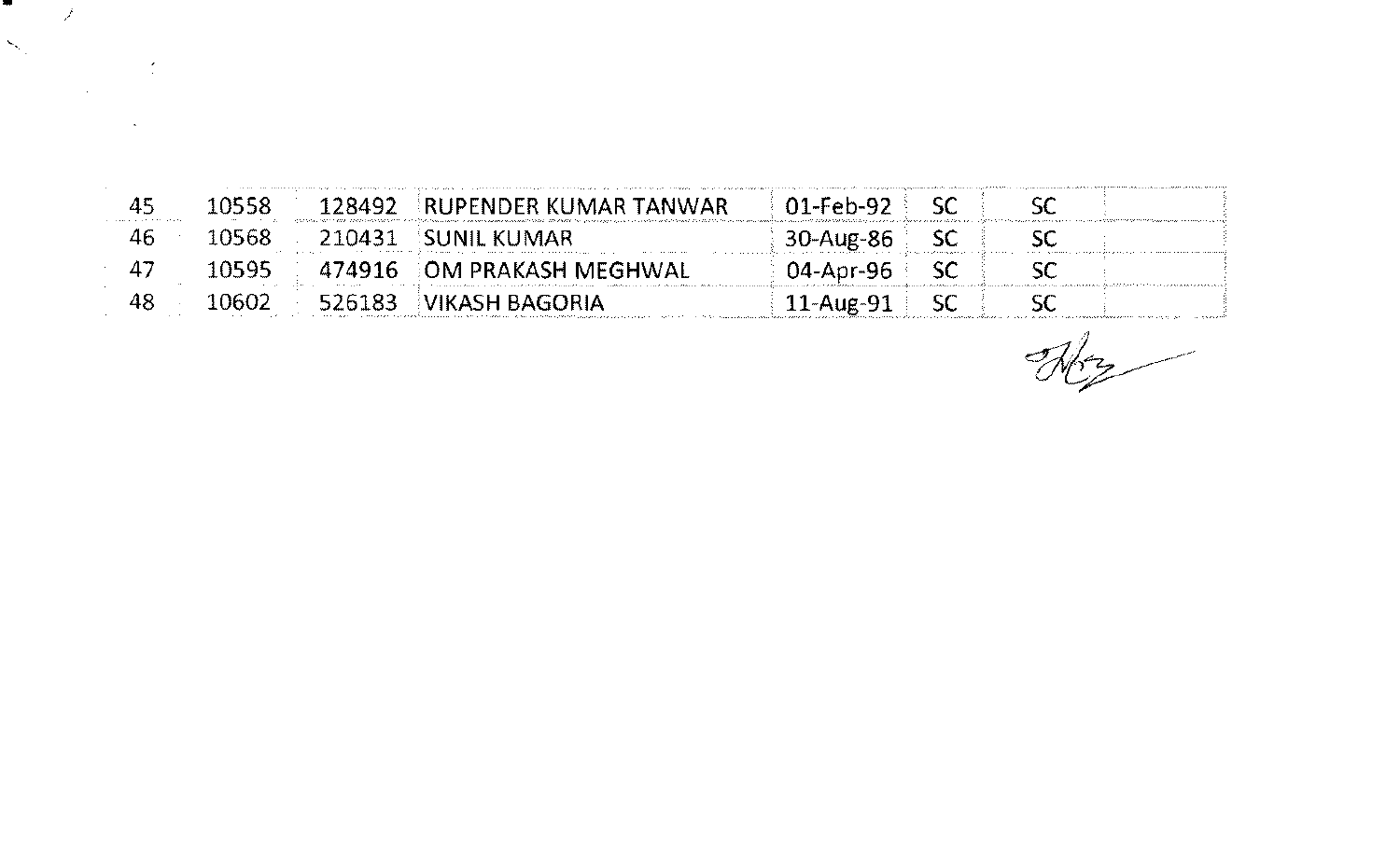# **GRAM SEVAK DIRECT RECRUITMENT EXAM-20I6 (NTSP)**

| LIST OF PROVISIONALY SELECTED CONDIDATES FOR THE POST OF GRAM SEVAK<br><b>ST (M)</b> |               |        |                               |                          |           |                       |       |  |  |
|--------------------------------------------------------------------------------------|---------------|--------|-------------------------------|--------------------------|-----------|-----------------------|-------|--|--|
| Sr No                                                                                | Rsit<br>Merit |        | <b>ROLL NO Candidate Name</b> | DATE OF B<br><b>IRTH</b> | Cat       | <b>Final_Selected</b> | HORIZ |  |  |
| 1                                                                                    | 10599         | 448511 | HAR LAL MEENA                 | 08-Jul-87                | <b>ST</b> | <b>ST</b>             |       |  |  |
| 2                                                                                    | 10633         | 324339 | <b>SONU KUMAR MEENA</b>       | 01-Apr-93                | <b>ST</b> | ST                    |       |  |  |
| 3                                                                                    | 10696         | 491943 | TEJ RAM MEENA                 | 02-Feb-91                | <b>ST</b> | <b>ST</b>             |       |  |  |
| 4                                                                                    | 10710         | 105349 | CHANDRA MOHAN MEENA           | 20-Jul-95                | ST        | <b>ST</b>             |       |  |  |
| 5                                                                                    | 10723         | 218216 | VIKRAM SINGH MEENA            | 05-Jul-90                | <b>ST</b> | ST                    |       |  |  |
| 6                                                                                    | 10774         | 226921 | TAJMAL KATARA                 | 10-Oct-93                | ST        | <b>ST</b>             |       |  |  |
| 7                                                                                    | 10778         | 103057 | SUNDA RAM MEENA               | 20-May-90                | <b>ST</b> | <b>ST</b>             |       |  |  |
| 8                                                                                    | 10791         | 218073 | DHARAMRAJ MEENA               | 03-May-93                | ST        | <b>ST</b>             |       |  |  |
| 9                                                                                    | 10874         | 305705 | <b>PRASHANT BAMANIYA</b>      | 14-Jul-90                | <b>ST</b> | <b>ST</b>             |       |  |  |
| 10                                                                                   | 10879         | 513164 | PRADEEP MEENA                 | 17-Apr-93                | <b>ST</b> | <b>ST</b>             |       |  |  |
| 11                                                                                   | 10903         | 174706 | LOKESH KUMAR MEENA            | 15-Jul-96                | ST        | <b>ST</b>             |       |  |  |
| 12                                                                                   | 10930         | 176113 | RAMVEER MEENA                 | 17-Oct-95                | ST        | ST                    |       |  |  |
| 13                                                                                   | 10987         | 301176 | SATISH CHAND MEENA            | 05-Jun-91                | ST        | <b>ST</b>             |       |  |  |
| 14                                                                                   | 11009         | 172992 | SURENDRA KUMAR MEENA          | 07-Mar-93                | ST        | ST                    |       |  |  |
| 15                                                                                   | 11027         | 453700 | RAJ KUMAR MEENA               | 06-Oct-90                | <b>ST</b> | ST                    |       |  |  |
| 16                                                                                   | 11043         | 180507 | SUBHASH CHAND MEENA           | 18-Aug-85                | ST        | <b>ST</b>             |       |  |  |
| 17                                                                                   | 11044         | 297591 | SUSHEEL KUMAR MEENA           | 06-Aug-88                | <b>ST</b> | <b>ST</b>             |       |  |  |
| 18                                                                                   | 11102         | 288194 | RAKESH KUMAR MEENA            | 12-May-96                | <b>ST</b> | <b>ST</b>             |       |  |  |
| 19                                                                                   | 11107         | 304670 | <b>SHIV OM MEENA</b>          | 09-Mar-90                | <b>ST</b> | ST                    |       |  |  |
| 20                                                                                   | 11108         | 218289 | MAHESH KUMAR MEENA            | 06-Apr-92                | ST        | ST                    |       |  |  |
| 21                                                                                   | 11112         | 172505 | <b>SURESH CHANDRA MEENA</b>   | 15-Apr-92                | <b>ST</b> | <b>ST</b>             |       |  |  |
| 22                                                                                   | 11147         | 115743 | KRISHAN KUMAR MEENA           | 15-Dec-85                | <b>ST</b> | ST                    |       |  |  |
| 23                                                                                   | 11168         | 230447 | UDAYSINGH DAMOR               | 23-Mar-92                | <b>ST</b> | <b>ST</b>             |       |  |  |
| 24                                                                                   | 11172         | 286650 | <b>HEMRAJ MEENA</b>           | 01-Feb-94                | <b>ST</b> | ST                    |       |  |  |
| 25                                                                                   | 11177         | 171968 | <b>LOKESH KUMAR MEENA</b>     | 01-Jul-92                | ST        | <b>ST</b>             |       |  |  |
| 26                                                                                   | 11184         | 177800 | <b>SONU MEENA</b>             | 10-Jul-92                | ST        | <b>ST</b>             |       |  |  |
| 27                                                                                   | 11198         | 512670 | LEELA RAM MEENA               | 01-Jul-90                | <b>ST</b> | <b>ST</b>             |       |  |  |
| 28                                                                                   | 11202         | 391235 | KALU RAM MEENA                | 18-Jun-93                | <b>ST</b> | <b>ST</b>             |       |  |  |
| 29                                                                                   | 11212         | 323781 | ASHA RAM MEENA                | 06-Aug-96                | ST        | ST                    |       |  |  |
| 30                                                                                   | 11250         | 305656 | DHEER SINGH MEENA             | 15-Mar-86                | <b>ST</b> | <b>ST</b>             |       |  |  |
| 31                                                                                   | 11261         | 287920 | BABALU KUMAR MEENA            | 18-Jun-87                | ST        | ST                    |       |  |  |
| 32                                                                                   | 11276         | 308894 | KEWAL RAM MEENA               | 18-Jun-92                | <b>ST</b> | <b>ST</b>             |       |  |  |
| 33                                                                                   | 11340         | 168991 | <b>ATUL KUMAR</b>             | 22-Feb-92                | ST        | ST                    |       |  |  |
| 34                                                                                   | 11349         | 450440 | SHANKAR LAL MEENA             | 15-Jul-91                | ST        | ST                    |       |  |  |
| 35                                                                                   | 11393         | 391696 | <b>GAJANAND MEENA</b>         | 30-Jun-94                | ST        | ST.                   |       |  |  |
| 36                                                                                   | 11410         | 139722 | AKSHAY RAJ MEENA              | 21-Jan-90                | ST        | ST                    |       |  |  |
| 37                                                                                   | 11419         | 398081 | NARPAT RAM                    | 19-Nov-94                | ST        | <b>ST</b>             |       |  |  |
| 38                                                                                   | 11450         | 549929 | <b>RANJEET MEENA</b>          | 06-Jul-91                | ST        | <b>ST</b>             |       |  |  |
| 39                                                                                   | 11484         | 283355 | ROHIT KUMAR MEENA             | 04-Apr-95                | ST        | ST                    |       |  |  |
| 40                                                                                   | 11486         | 300316 | PYAR SINGH MEENA              | 05-Sep-94                | ST        | <b>ST</b>             |       |  |  |
| 41                                                                                   | 11504         | 551329 | ARJUN RAM GARASIYA            | 08-May-95                | ST        | ST                    |       |  |  |
| 42                                                                                   | 11526         | 302735 | MANOJ KUMAR MEENA             | 15-Feb-86                | <b>ST</b> | ST                    |       |  |  |

 $7/2$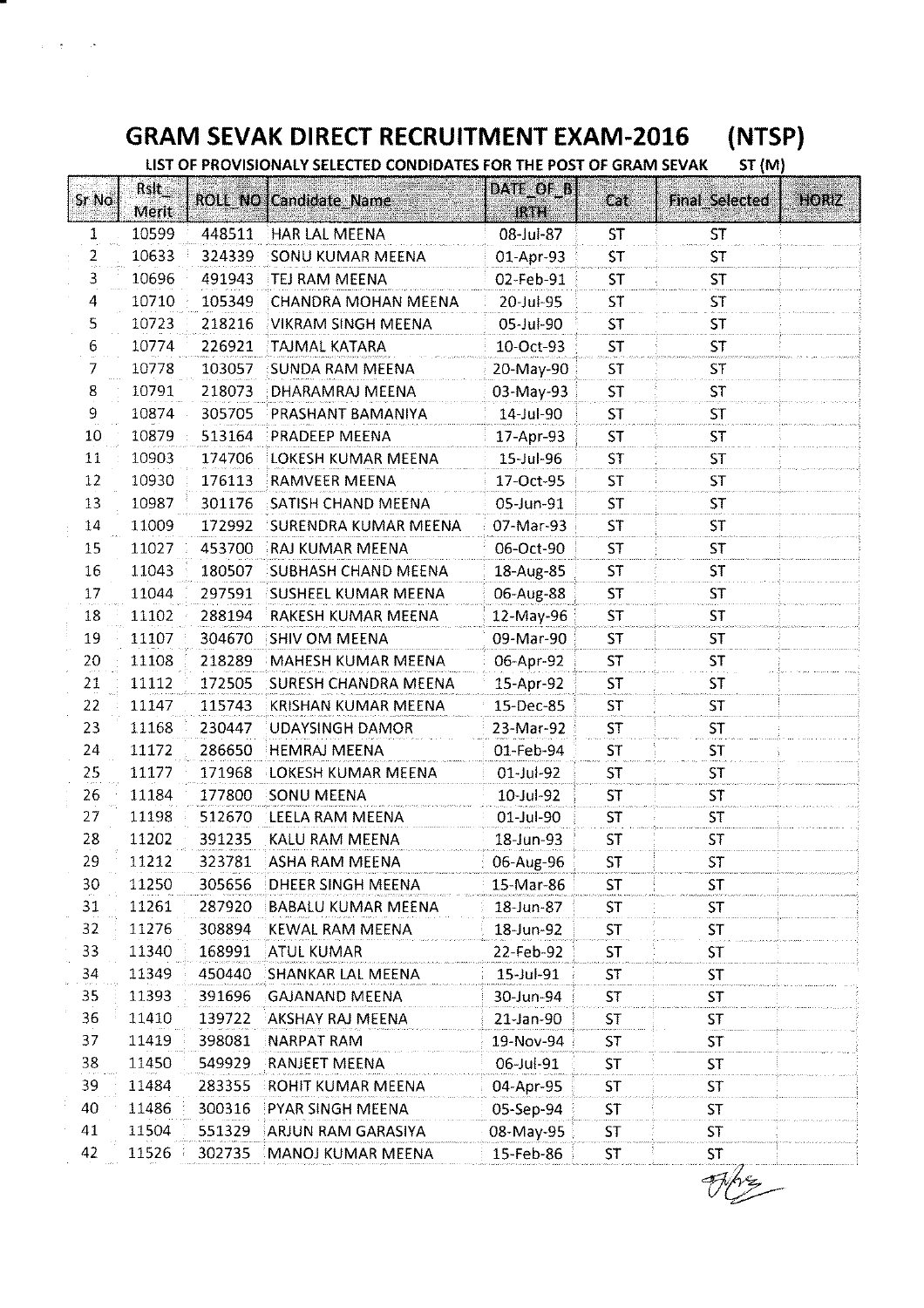| 43 | 11533 |        | 458672 SUNIL KUMAR MEENA   | 26-Apr-93        |  |  |
|----|-------|--------|----------------------------|------------------|--|--|
| 44 | 11551 | 111310 | $-RAMKISHOR MEENA$         | 08-May-94        |  |  |
| 45 | 11568 |        | 544431 DEV KRISHNA AHARI   | 30-Jul-91        |  |  |
| 46 | 11598 |        | 169438 PRAKASH CHAND MEENA | 10-Mar-90        |  |  |
| 47 | 11600 | 314132 | <b>HARISH KUMAR MEENA</b>  | $05 -$ Jul $-91$ |  |  |
| 48 |       | 445529 | <b>RAMHET MEENA</b>        | $07 -$ Jul-91    |  |  |
| 49 | 11638 | 390490 | SANJAY KUMAR MEENA         | 20-Jan-95        |  |  |
|    | 11673 | 312089 | <b>DILEEP MEENA</b>        | 09-Dec-93        |  |  |
| 51 | 11675 | 381311 | <b>HUGRAI MEENA</b>        | $12$ -Aug-85     |  |  |
|    |       |        |                            |                  |  |  |

 $\mathcal{O}(\mathcal{A})$  and  $\mathcal{O}(\mathcal{A})$  . The set of  $\mathcal{O}(\mathcal{A})$  and  $\mathcal{O}(\mathcal{A})$ 

 $\overline{\mathcal{A}_{22}}$